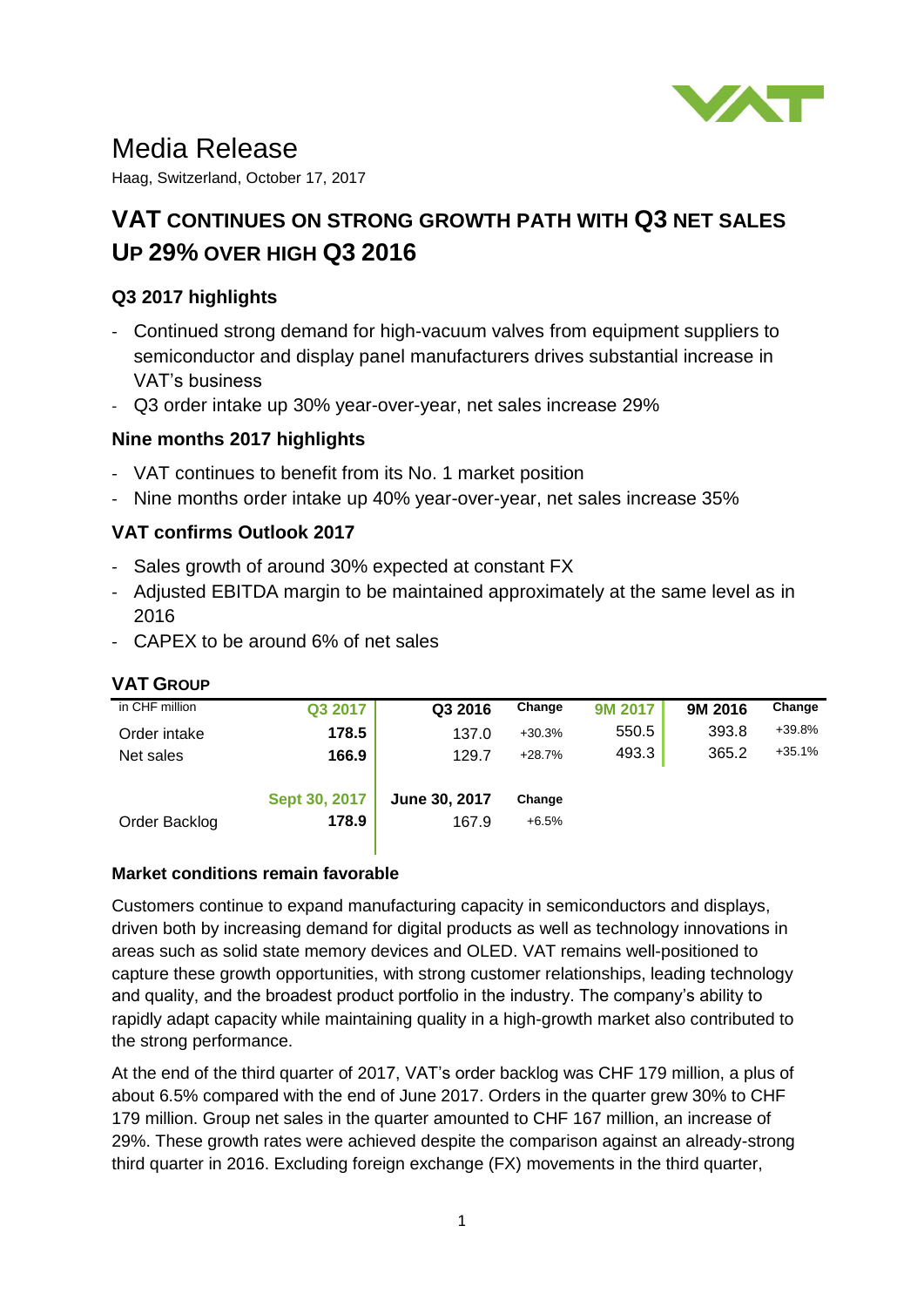

VAT's net sales growth was about 2.5 percentage points higher than the reported number. For the first nine months of 2017, FX movements had no impact on net sales.

## **Growth in all business segments**

The Valves segment again reported the strongest net sales growth in the third quarter, up 31% to CHF 130.7 million. Net sales grew 29% in Global Service to CHF 26.6 million. The Industry segment's net sales were up 6% to CHF 9.6 million. During the third quarter, Valves accounted for 78%, Global Service for 16% and Industry for 6% of Group net sales.

Within the Valves segment all business units posted higher results. The Modules business unit reported the highest percentage change, followed by Semiconductors, then General Vacuum. In absolute terms, the biggest growth contributor was Semiconductors, followed by Display & Solar.

Global Service grew net sales in all its three activities. Spare parts grew fastest and represent about 53% of total segment net sales. The retrofit and the maintenance business posted similar growth rates as larger-scale retrofits inquiries from previous quarters materialized.

In the Industry segment, net sales growth is driven by the mechanical components business followed by edge-welded bellows

## **Outlook for the rest of 2017 confirmed**

Business conditions in VAT's markets continue to be favorable. Long-term growth drivers such as digitalization, cloud computing, internet of Things and e-mobility are becoming even more prominent in our daily lives. Leading digital device and display manufacturers continue to invest in fabrication expansion and technology upgrades, and VAT expects to remain a main beneficiary of these developments for the rest of 2017 and beyond.

For the full year 2017, VAT expects to grow net sales by around 30% at constant foreign exchange rates. The company also expects to maintain its adjusted EBITDA margin at approximately the same level as in 2016, as the benefits of strong net sales growth are offset by significant investments in future growth. Capital expenditure for the full year is expected to be around 6% of net sales temporarily above the target level of 4% of net sales, as the expansion of the plant in Malaysia is being accelerated.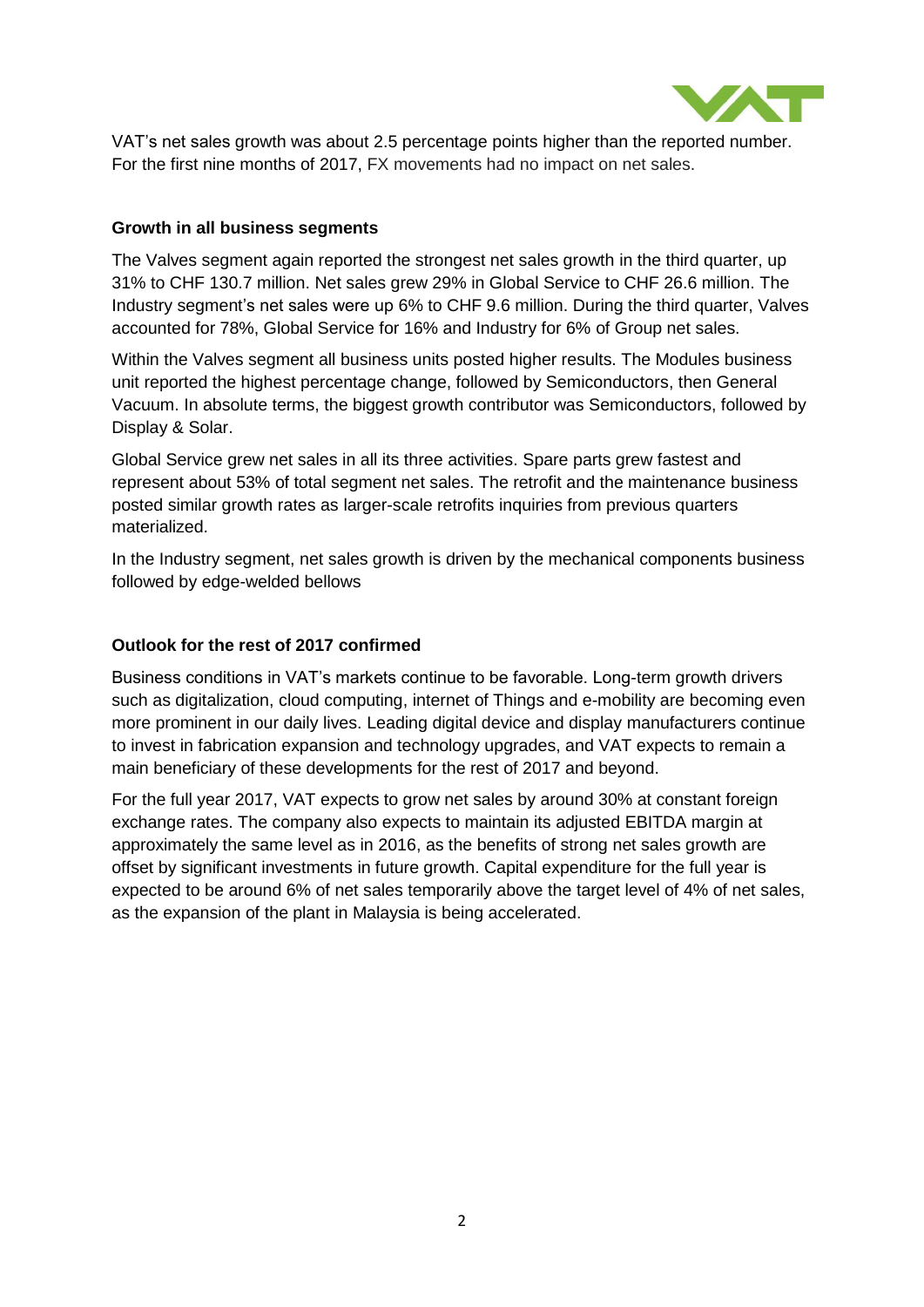

## **Segment data**

## **VALVES**

| in CHF million      | Q3 2017 | Q3 2016 | Change   | 9M 2017 | 9M 2016 | Change   |
|---------------------|---------|---------|----------|---------|---------|----------|
| Order intake        | 140.0   | 108.5   | $+29.0%$ | 437.9   | 303.6   | $+44.2%$ |
| Net sales           | 130.7   | 99.9    | $+30.8%$ | 394.5   | 278.2   | $+41.8%$ |
| Inter-segment sales | 10.8    | 10.2    | $+5.9%$  | 28.4    | 28.4    | $+0.0%$  |
| Segment net sales   | 141.5   | 110.1   | $+28.5%$ | 422.9   | 306.6   | $+37.9%$ |

## **GLOBAL SERVICE**

| in CHF million      | Q3 2017 | Q3 2016 | Change   | <b>9M 2017</b> | 9M 2016 | Change   |
|---------------------|---------|---------|----------|----------------|---------|----------|
| Order intake        | 28.5    | 19.6    | $+45.3%$ | 82.1           | 64.1    | $+28.0%$ |
| Net sales           | 26.6    | 20.6    | $+29.1%$ | 70.1           | 61.5    | $+14.0%$ |
| Inter-segment sales | 0.0     | 0.0     |          | 0.0            | 0.0     |          |
| Segment net sales   | 26.6    | 20.6    | $+29.1%$ | 70.1           | 61.5    | $+14.0%$ |

#### **INDUSTRY**

| in CHF million      | Q3 2017 | Q3 2016 | Change   | 9M 2017 | 9M 2016 | Change   |
|---------------------|---------|---------|----------|---------|---------|----------|
|                     |         |         | $+13.4%$ |         |         | $+16.8%$ |
| Order intake        | 10.0    | 8.8     |          | 30.5    | 26.1    |          |
| Net sales           | 9.6     | 9.1     | $+5.5%$  | 28.7    | 25.5    | $+12.5%$ |
| Inter-segment sales | 5.2     | 5.4     | $-3.7%$  | 16.6    | 10.8    | $+53.7%$ |
| Segment net sales   | 14.7    | 14.5    | $+1.4%$  | 45.3    | 36.3    | $+24.8%$ |

## **Additional information**

There is a short media and investor conference call today, October 17, 2017, 2016, at 10am CET.

To participate in the call please dial:

+41 58 310 50 00 (Europe)

+44 207 107 0613 (UK)

+1 631 570 5613 (USA)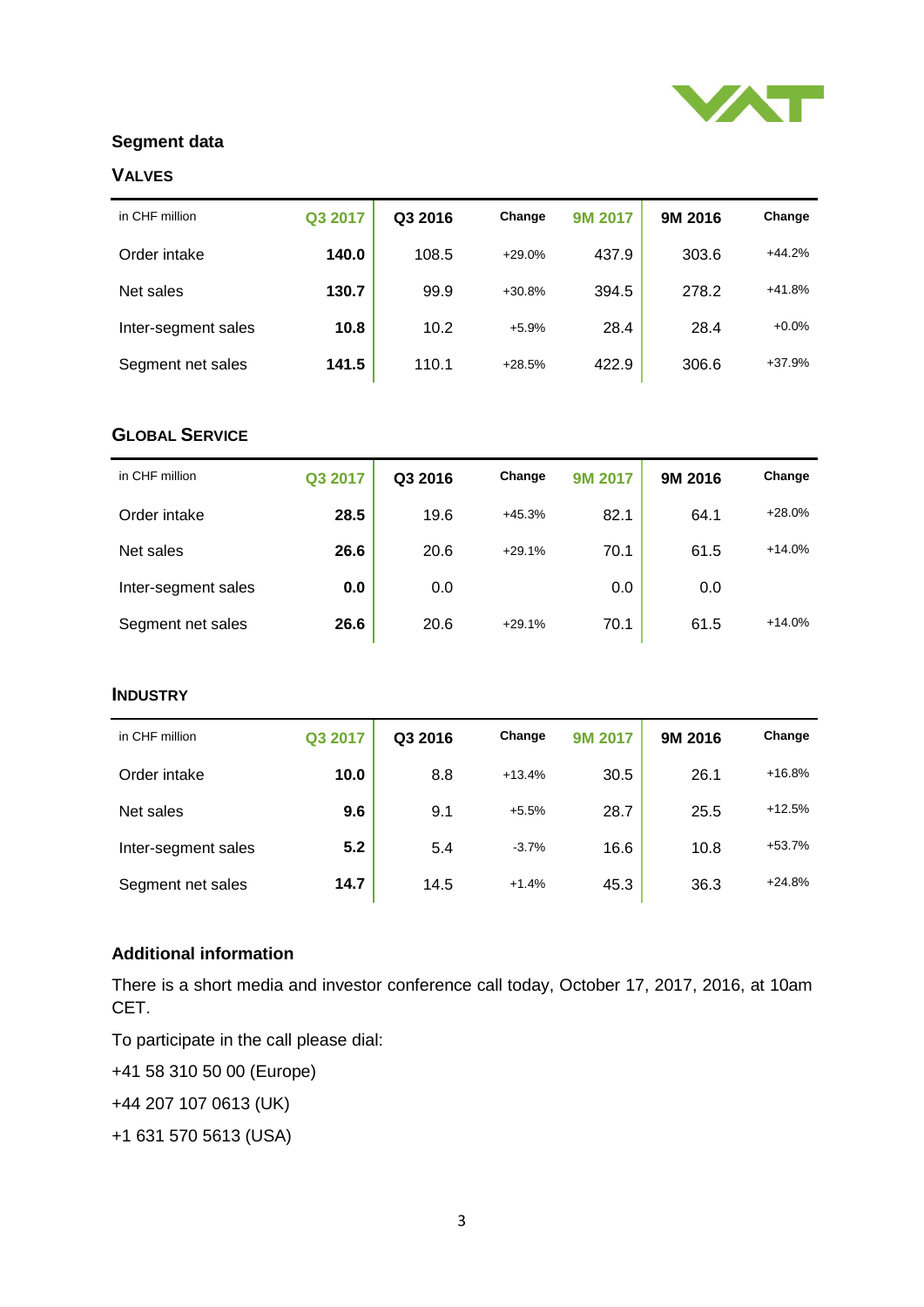

A playback on demand of the call can be accessed through our website [www.vatvalve.com](http://www.vatvalve.com/) approximately one hour after the call has finished.

For further information please contact: VAT Group AG Investor Relations & Corporate Communications Michel R. Gerber T +41 81 772 42 55 Email: [investors@vat.ch](mailto:investors@vat.ch)

#### **Financial calendar**

#### **2018**

Full-year 2017 results Monday, March 12, 2018

Q1 2018 Trading Update Tuesday, April 17, 2018 Annual General Meeting Thursday, May 17, 2018

#### ABOUT VAT

VAT is the leading global developer, manufacturer and supplier of high-end vacuum valves. VAT vacuum valves are mission-critical components for advanced manufacturing processes of innovative products used in daily life such as portable devices, flat screen monitors or solar panels. VAT is organized into three different reporting segments: Valves, Global Service and Industry offering high-end vacuum valves, multi-valve modules, edge-welded bellows and related value-added services for an array of vacuum applications. VAT Group is a global player with over 1,600 employees and main manufacturing sites in Haag (Switzerland), Penang (Malaysia) and Arad (Romania). Net sales in the financial year 2016 amounted to CHF 508 million.

#### FORWARD-LOOKING STATEMENT

Forward-looking statements contained herein are qualified in their entirety as there are certain factors that could cause results to differ materially from those anticipated. Any statements contained herein that are not statements of historical fact (including statements containing the words "believes", "plans", "anticipates,", "expects", "estimates" and similar expressions) should be considered to be forward-looking statements. Forward-looking statements involve inherent known and unknown risks, uncertainties and contingencies because they relate to events and depend on circumstances that may or may not occur in the future and may cause the actual results, performance or achievements of the company to be materially different from those expressed or implied by such forward-looking statements. Many of these risks and uncertainties relate to factors that are beyond the company's ability to control or estimate precisely, such as future market conditions, currency fluctuations, the behavior of other market participants, the performance, security and reliability of the company's information technology systems, political, economic and regulatory changes in the countries in which the company operates